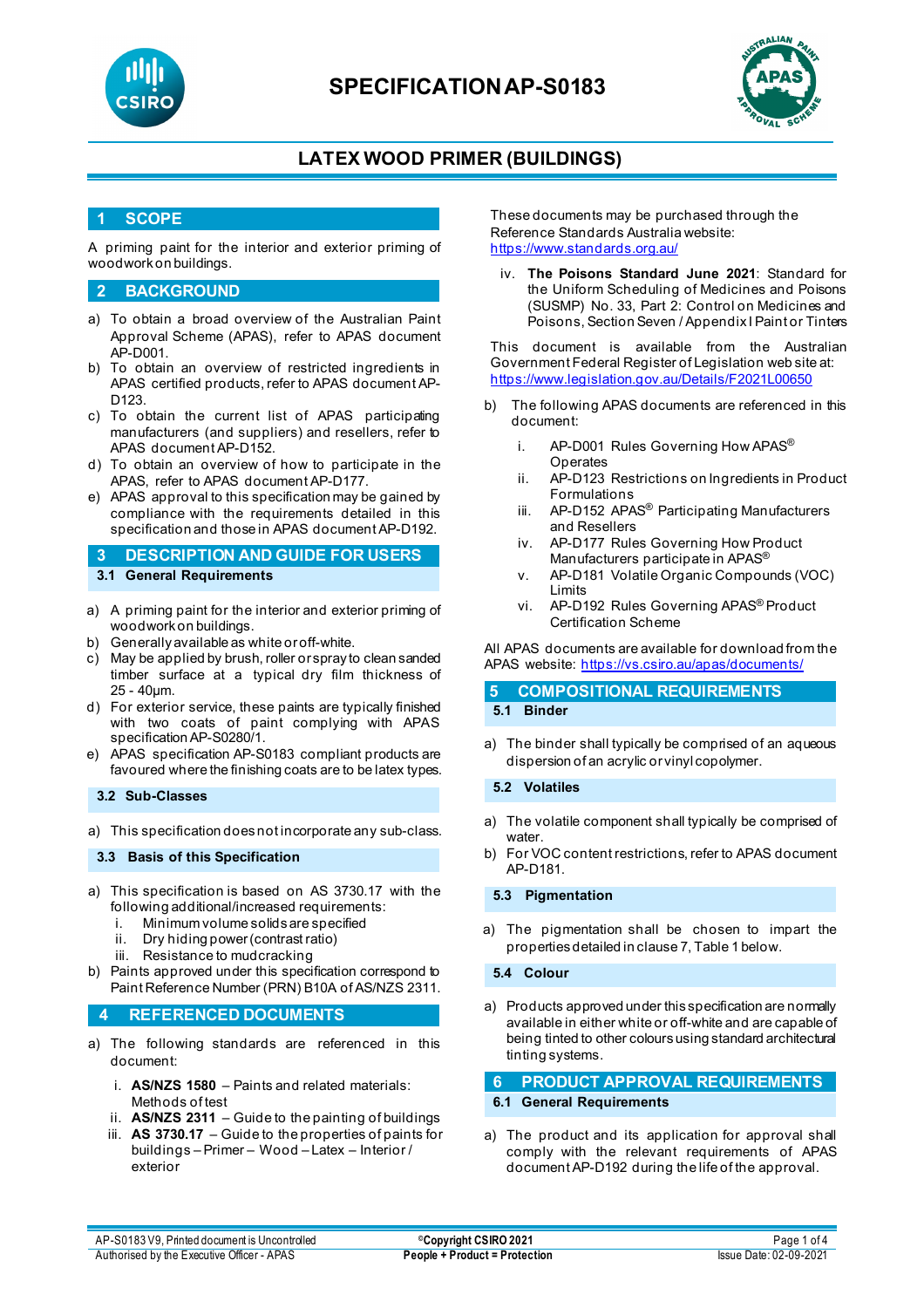



### **LATEX WOOD PRIMER (BUILDINGS)**

#### **6.2 Technical Requirements**

- a) The product shall comply with **all** the requirements of clause 7, Table 1 below.
- b) The manufacturers own quality control schedule of tests and limits shall be allowed subject to the approval of the Executive Officer (EO), APAS.
- c) On request, the EO may request the results of the tests for a batch and compare these with previous batches.
- d) Density and non-volatile content by weight (NVCW) figures for each production batch of the approved product shall be within ±3% of the actual (not theoretical) figures quoted in the original product approval submission (APAS document AP-D139).
- e) Subject to compliance with all the requirements of this specification, the level of Approval appropriate to the application shall be given to the system.

### **6.3 Health and Safety Requirements**

- a) The manufacturer's Safety Data Sheet (SDS) must be studied closely prior to using the product and complied with during use of the product.
- b) Products intended for sale in Australia shall comply with all the requirements of the SUSMP. Products intended for sale in other countries shall comply with all local WHS and environmental requirements.
- c) The product shall comply with all requirements of clause 6.3 and 6.4 of APAS document AP-D192.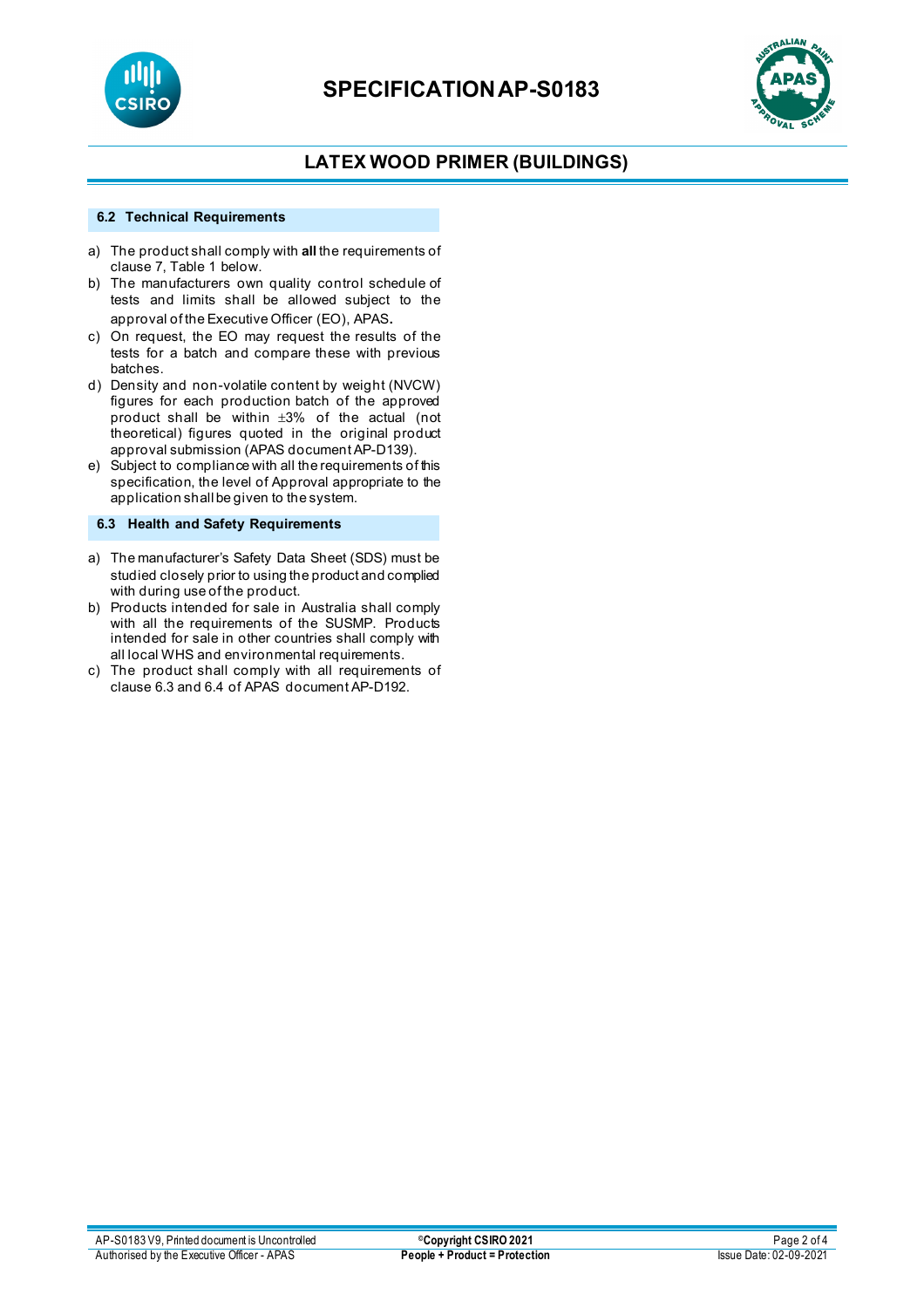

# **SPECIFICATIONAP-S0183**



### **LATEX WOOD PRIMER (BUILDINGS)**

### **7 TABLE 1: PERFORMANCE PROPERTIES**

| <b>TEST</b>                                       | <b>AS/NZS</b><br>1580<br><b>METHOD</b> | <b>REQUIREMENTS</b>                                                                                                                                                 |
|---------------------------------------------------|----------------------------------------|---------------------------------------------------------------------------------------------------------------------------------------------------------------------|
| <b>General Requirements</b>                       | AS 3730.17                             | Shall comply with all the requirements of clause 5 Typical<br>Properties and Characteristics.<br>All results shall be reported.                                     |
| Non-volatile Content by Volume<br>(Volume Solids) | 301.2                                  | Minimum 35%.<br>Volume solids maybe determined theoretically from raw material<br>$\bullet$<br>data except where solid constituents incorporate sealed air<br>voids |
| Viscosity                                         | 214.3                                  | $0.07 - 0.2$ Pa.s.                                                                                                                                                  |
| Dry Hiding Power - Contrast Ratio                 | 213.2                                  | Minimum 85%.                                                                                                                                                        |
| Resistance to Mudcracking                         | 409.1                                  | No cracking.                                                                                                                                                        |
| Specular Gloss                                    | 602.2                                  | Maximum 50 units at $60^\circ$ .                                                                                                                                    |
| VOC Content                                       | <b>APAS</b><br>AP-D181                 | Refer to APAS document AP-D181 for method and limits.<br>If the APAS specification is not listed on AP-D181, a declaration of<br>VOC content is still required.     |